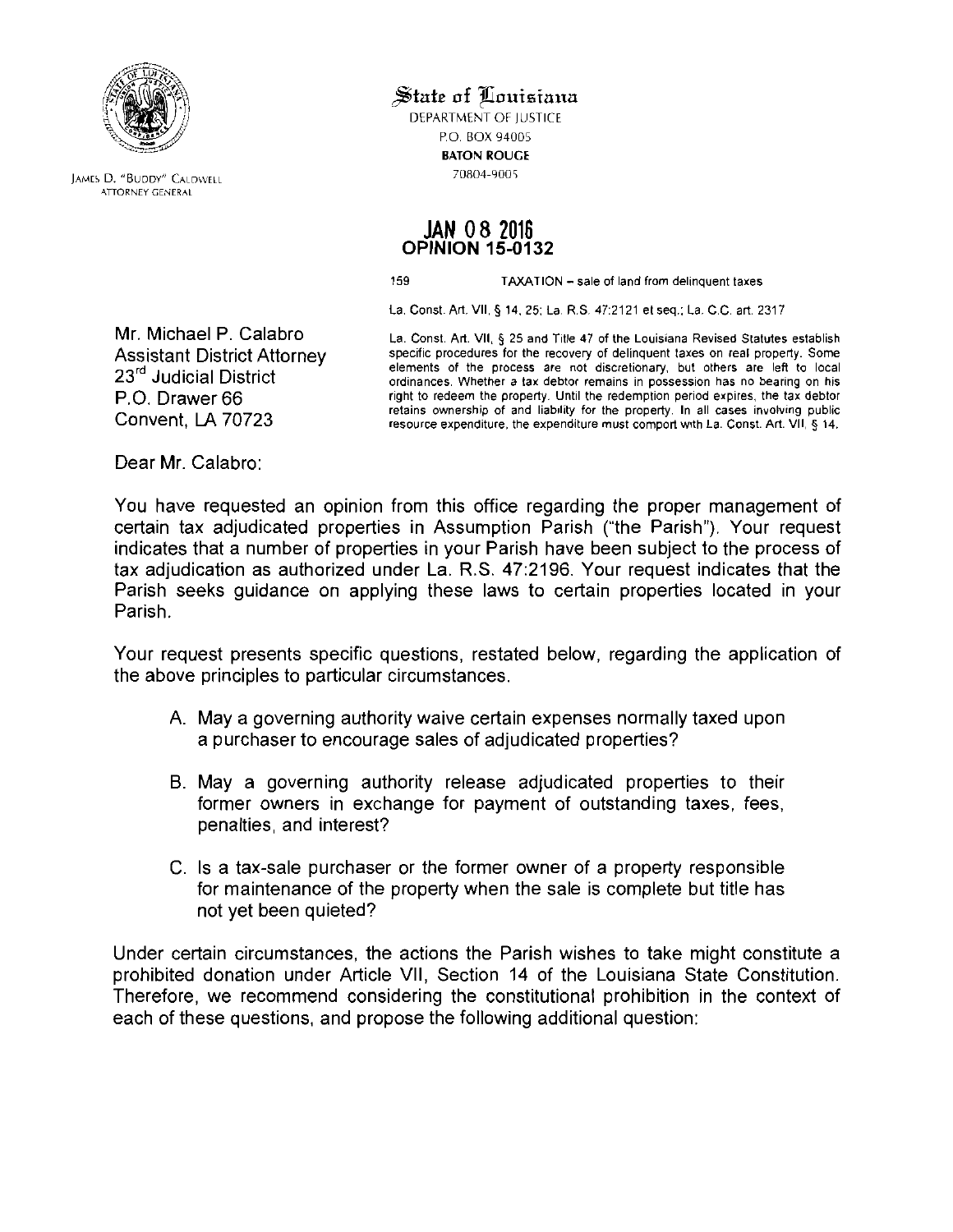OPINION 15-0132 Mr. Michael P. Calabro Page 2

> D. Do the actions contemplated by the Parish potentially violate the constitutional prohibition against gratuitous donations of state resources?

#### **General Principles**

The State and its political subdivisions are permitted to recover delinquent taxes through the public sale of the property on which those taxes are owed.' The Constitution permits the recovery, or redemption, of the property by the tax debtor in exchange for payment of the debt plus additional costs and fees.<sup>2</sup> The Constitution is silent regarding procedural issues beyond certain basic temporal restrictions and valuation quidelines. $3$ 

Title 47 of the Revised Statutes supplements the Constitution with the procedures applicable to tax sales.<sup>4</sup> These statutes are intended to:

[e]ncourage the return to commerce of tax sale and adjudicated properties, without unnecessary public expense, through clear procedures that allow interested persons to carry out the title search and notification procedures considered necessary under contemporary standards of due process to acquire merchantable title to those properties.<sup>5</sup>

Each delinquent property must be offered at a public sale, and the sale must meet certain requirements established by La. R.S. 47:2202, 2203, and 2206.<sup>6</sup> A political subdivision may adopt by ordinance any specific procedure consistent with these statutes to perfect the sales of tax adjudicated properties.<sup>7</sup>

When a property is not sold or redeemed at a public sale, the tax collector for that political subdivision must bid on behalf of the subdivision. By the tax collector's action, the property is adjudicated to the political subdivision.<sup>8</sup> and it may be offered again at public sale following such adjudication.<sup>9</sup> If the property is not purchased at the tax sale, the tax debtor may redeem that property at any time within the preemptive period of three years as set by the Constitution.<sup>10</sup> In such a case, the property will remain encumbered by any legal interest attached prior to the sale.<sup>11</sup> Liability for the property – pertaining to both tort liability and general maintenance  $-$  is retained by the tax debtor, who retains ownership for as long as the property is held in adjudicated status.<sup>12</sup>

<sup>,</sup> La. Const. art. VII, § 25(A).  $2$  La. Const. art. VII,  $\S 25(B)$ .  $<sup>3</sup>$  La. Const. art. VII, § 25.</sup> *4* See La. R.S. 47:2121 et seq.  $<sup>5</sup>$  La. R.S. 47:2121(A)(5).</sup>  $6$  La. R.S. 47:2201.  $^7$  *Id.* 8 La. R.S. 47:2196. *9/d.*  10 La. R.S. 47:2209; La. Const. Art. VII, § 25(6).  $11$  Id.  $\blacksquare$  $12$  La. R.S. 47:2210.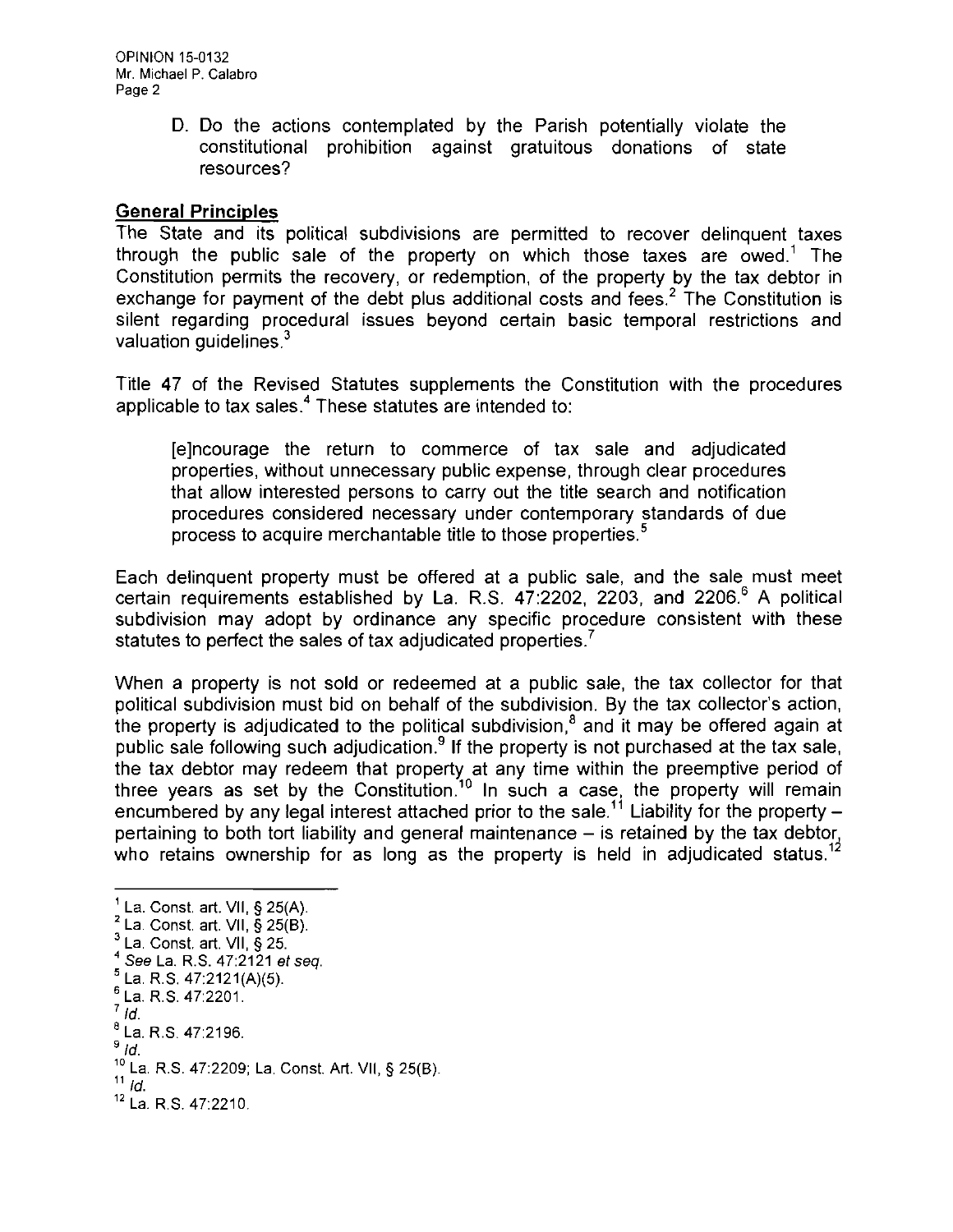Adjudicated status may be terminated by the political subdivision's taking ownership of the property. $13$ 

Neither the State nor a political subdivision may divest itself of any asset without realizing just compensation for its expense pursuant to Article VII, Section 14 of the Louisiana Constitution. Because forgiving a debt or waiving certain fees has the effect of surrendering something of value to which the State or the political subdivision is otherwise entitled, such action must be examined under this constitutional provision. This opinion outlines the analytical framework presently applied to questions arising under this article, but each governing authority must apply that analysis to the particular facts wherein an expenditure of public assets might violate the Constitution.

#### A. **May a political subdivision waive certain expenses normally taxed upon a purchaser to encourage sales of adjudicated properties?**

A political subdivision may waive certain charges normally imposed upon a purchaser of properties offered at a tax sale. The political subdivision is allowed to enact local ordinances for disposing of tax adjudicated properties within the context of Title 47 of the Louisiana Revised Statutes and the Constitution." La. R.S. 47:2202(A) provides three options for the sale of adjudicated properties, and each allows for the waiver of certain fees whether implicitly or explicitly. The processes available to a political subdivision under the statute are:

- 1. The sale may proceed with a minimum sale price established by either the total outstanding liabilities on the property;
- 2. The sale may proceed with a minimum sale price established relative to the property's appraised value; and
- 3. The property may be offered at a public sale with no established minimum.<sup>15</sup>

The first of these proposed process permits the waiver of some fees. The statute sets a minimum price based on outstanding debts, and the statutory language requires that the minimum "shall be at least the total amount of statutory impositions, governmental liens, and costs of sale."<sup>16</sup> This non-discretionary language mandates the collection of the enumerated costs: but this enumeration also has the effect of suggesting that the list is exhaustive rather than illustrative. Therefore, any charges beyond the scope of statutory impositions, governmental liens, and costs of sale are, at least by inference, not required to be collected.

The other two options under the law make no mention of particular costs, and therefore those costs do not require additional consideration. A sale based on the appraised value of the property sets the minimum at a percentage of the appraisal and is silent as

 $13$  La. R.S. 47:2231 et seq.

<sup>14</sup> La. R.S. 47:2201.

 $^{15}$  La. R.S. 47:2202(A).

<sup>&</sup>lt;sup>16</sup> *ld.* (emphasis added).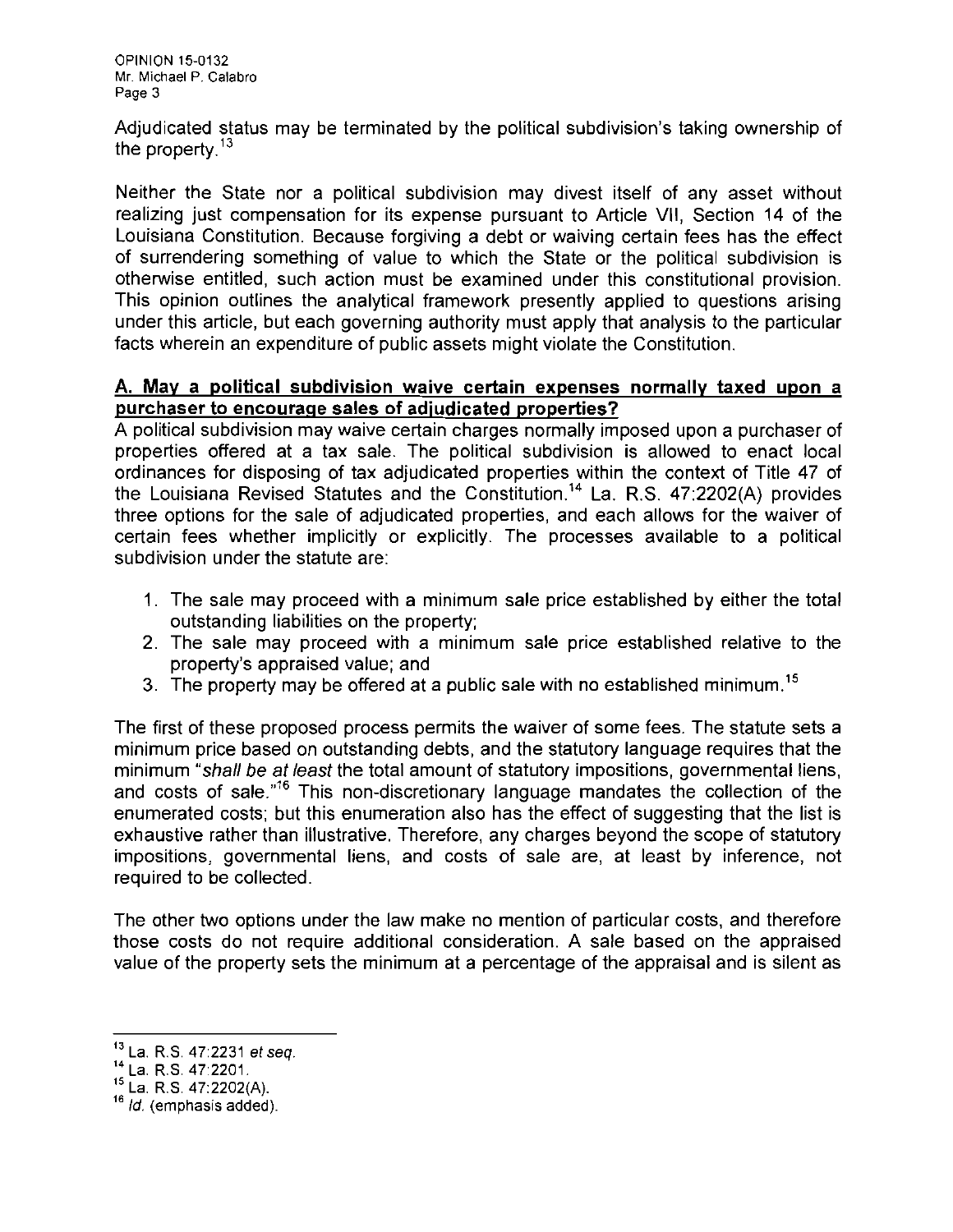to any additional costs.<sup>17</sup> Likewise, offering the property to the highest bidder at a public sale allows the governing authority to moot the question of whether fees may be waived because the sale price is set only according to what a purchaser is willing to pay for a particular property.<sup>18</sup> Under both the second and third option, the question of whether any fees may be waived never arises because the price is set without demanding the collection of any particular charge against the property.

The redemption provisions of the law applicable to tax sales provide the only other restrictions on payments required from a redeemer.<sup>19</sup> These payments "shall include all statutory impositions accruing before the date of payment with five percent penalty and simple interest accruing at one percent per month, as well as all other sums required to be paid.... $n^{20}$  and "also shall include the actual costs incurred by the political subdivision for preparation and filing of redemption certificates, the cost of mail, notice, publication of notice, personal service of notice, appraisal, and costs associated with the determination of tax sale parties and their notification."<sup>21</sup> The redeemer of a property must also pay:

the actual costs incurred by the political subdivision and any acquiring person for the costs of all certified mail, notice, publication of notice, or personal services of notices in complying with the applicable provisions of law, including, without limitation, determination of tax sale parties and the notification of such persons of the sale or donation as allowed by law. <sup>22</sup>

While not applicable to a tax sale purchaser, these redemption articles serve to illustrate the legislature's consistent expectation with regard to nondiscretionary charges. Just as for a tax sale purchaser, a redeemer is required by law to pay statutory impositions, interest, and certain costs. The requirement that a redeemer pay *penalties* is a specific and distinct addition to the items enumerated in La. R.S. 47:2202; but, the redemption provisions are consistent with La. R.S. 47:2202 in the mandated collection of "statutory impositions" among other costs.

The legislature has provided some deference to political subdivisions in managing properties encumbered by overdue taxes. Insofar as each subdivision abides by the minimum requirements of these statutes, the procedures and incentives applied to a tax sale are left for regulation by local ordinance. Whether certain fees and costs may be waived depends on an analysis of the statutes or ordinances applicable to each, and the methods by which a property is offered for sale. By inference, according to the

 $17$  Id. At the first public sale, the minimum bid is set by statute at two-thirds the appraised value of the property. This minimum decreases to one-third at the second sale.

 $\degree$  *Id. See also* La. R.S. 47:2202(B), which contemplates the sale to an adjacent landowner, but only on the condition that this landowner has maintained the property for the year prior to sale. This falls outside the scope of this opinion, but illustrates another mechanism by which a subdivision may return property to private ownership.

<sup>&</sup>lt;sup>19</sup> La. R.S. 47:2243, 2244, and 2247.

<sup>20</sup>La. R.S. 47:2243.

 $^{21}$  La. R.S. 47:2244.

<sup>22</sup> La. R.S. 47:2247.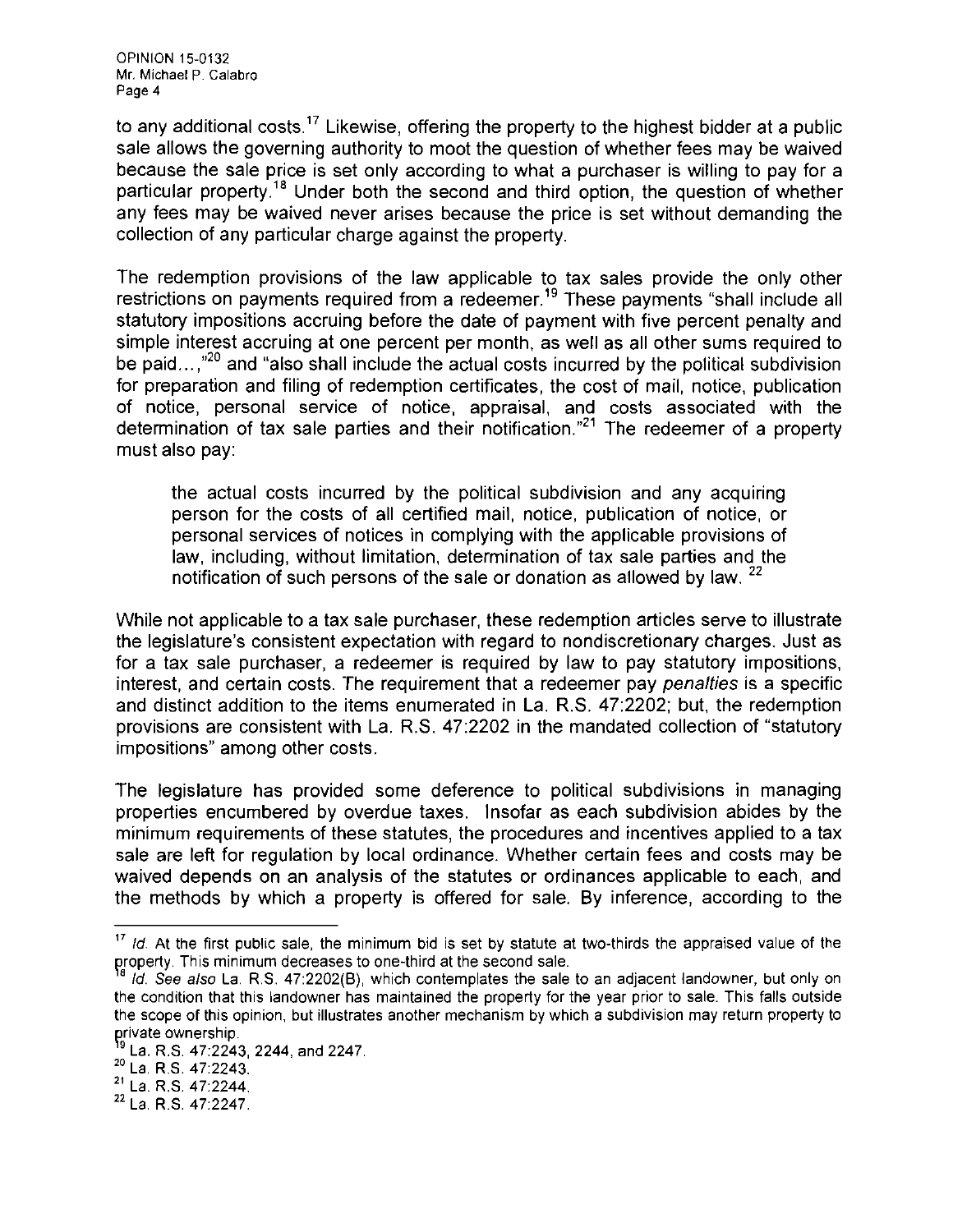principle that incluiso unius est exclusio alterius (the inclusion of one is the exclusion of the other), fees and costs not mandated for collection are susceptible to waiver, unless that waiver would violate Article VII, Section 14 of the Louisiana Constitution as a prohibited donation.

## B. May a governing authority release adjudicated properties to their former owners in exchange for payment of outstanding taxes, fees, penalties, and interest?

When the outstanding taxes, fees, penalties, and interest owed to the political subdivision are paid, the property is "redeemed" and full and unburdened ownership of the property is restored in the former tax debtor. This is a direct application of the statutes addressing the redemption of adjudicated property, La. R.S. 47:2241-2247.

The payment of statutory impositions, interest, penalties, fees, and costs pertaining to the tax sale and adjudication of the property is the only requirement to perfecting redemption.<sup>23</sup> With certain restrictions, it is permissible for a third party to redeem a property on behalf of a tax debtor.<sup>24</sup> These statutes are silent with regard to the effect of any person's remaining in possession of the property. Absent a rule to the contrary, that the tax debtor retains possession of the property does not change the analysis. Therefore, it is the opinion of this office that once redemption is perfected by the satisfaction of the tax debt, the property returns in full ownership to the tax debtor by operation of law.

### C. Is a tax-sale purchaser or the former owner of a property responsible for maintenance of the property when the sale is complete but title has not yet been quieted?

A tax debtor remains the owner of the property  $-$  and therefore responsible for the property - until the redemptive period expires. Your third question focuses on one aspect of this principle, particularly, who must maintain a property that has been purchased at a tax sale. The Parish is authorized to enact ordinances of this nature under La. R.S. 33:1236(21), which delegates power to political subdivisions regarding tall grass and weeds. The Assumption Parish Municipal Code, Section 9:100 et seq., addresses this issue specifically.<sup>25</sup>

The Municipal Code authorizes the Parish to act to maintain the property consistent with the standards of Section 9:101 and to charge its expense to the owner, to proceed in rem against the property, or to impose a lien against the property.<sup>26</sup> Nevertheless, these ordinances indicate that maintenance of a property is the responsibility of the owner. This is a distinction between who may act and who must pay  $-$  the Parish may act, but the owner must pay.

<sup>23</sup> La. R.S. 47:2241-2247.

 $^{24}$  La. R.S. 47:2242 and 2246.

<sup>&</sup>lt;sup>25</sup> Code of Ordinances of Assumption Parish, Louisiana. § 9:101. "It shall be unlawful for the owner or his agent, of any residential property within the Parish of Assumption... to permit the growth of tall grass or to allow the accumulation of any trash upon the entire area of the subject property."

*<sup>26</sup>* Id. § 9:103-9:108.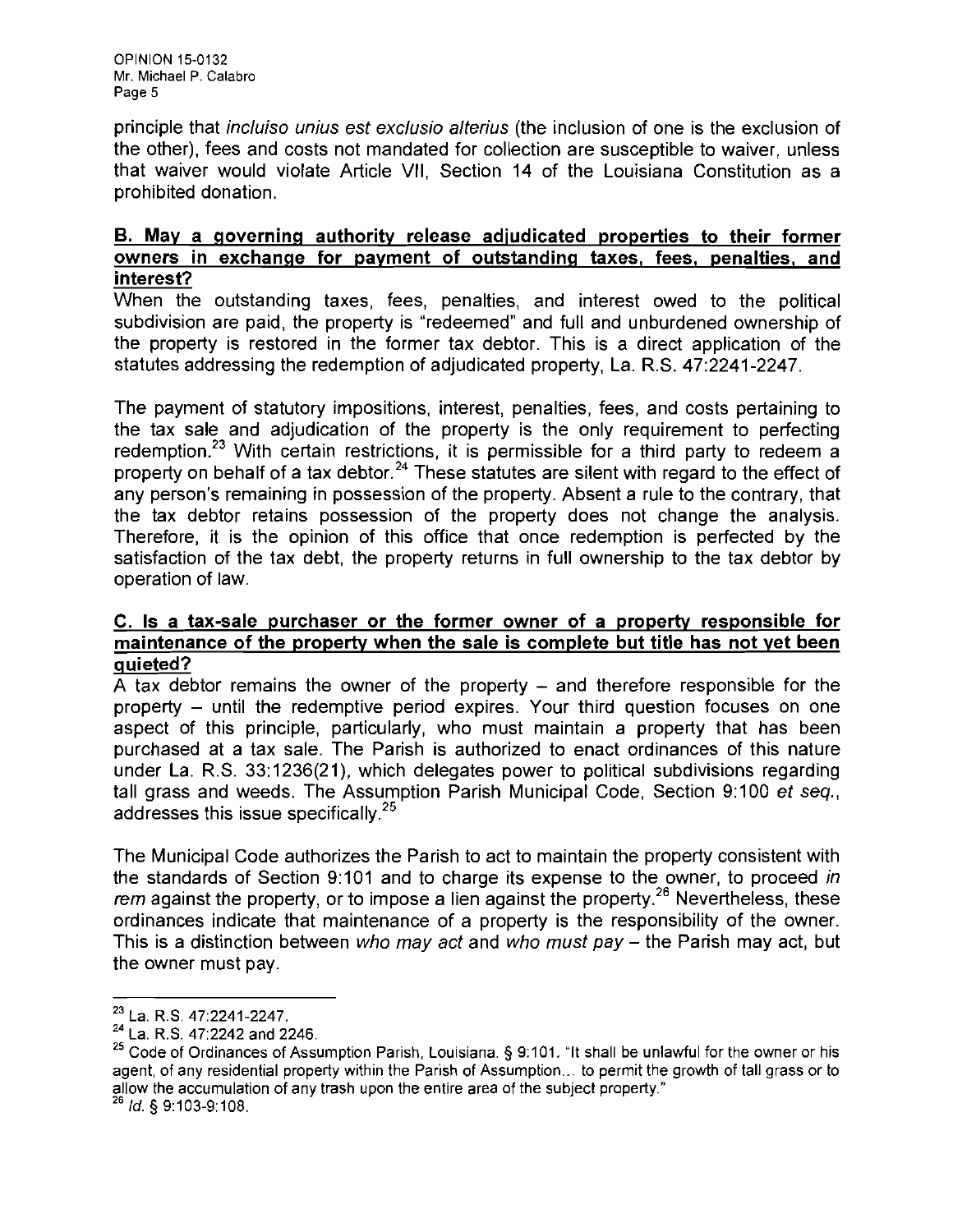Both the Assumption Parish ordinance and La. R.S. 33:1236(21) place the burden of maintenance on an owner.<sup>27</sup> A tax debtor is not stripped of ownership by the tax sale; the tax debtor retains his ownership through the redemption period.<sup>28</sup> The tax sale purchaser does not acquire an ownership interest in the property until the redemption period has expired; but after the redemptive period expires, a tax sale title confers ownershig upon a tax sale purchaser subject to all encumbrances remaining on the property.<sup>29</sup> Until a tax sale purchaser becomes vested with full ownership following the redemptive period, the tax sale purchaser holds only a stake in the accruing interest on the tax debt.

Since a tax debtor does not lose his ownership of the property itself, but retains the property subject to the encumbrance of the tax sale deed through the expiration of the redemptive period, only the tax debtor may be held liable for the upkeep of his property. Therefore, under both the Municipal Code and the Revised Statutes, the tax debtor will remain legally responsible for the property for the duration of the redemptive period. Following the redemptive period and transfer of ownership, liability for the property will attach to the new owner, whether by redemption, by acquisition through the tax sale, or by any other legal mechanism.

## **D. Do the actions contemplated by the Parish potentially violate the constitutional prohibition against gratuitous donations of state resources?**

The Louisiana Constitution forbids the gratuitous alienation of State resources, but whether a particular action violates the Constitution must be evaluated individually by the public entity involved. $30$  There are several factors one must consider in the determining whether the constitutional prohibition has been violated. The Cabela's case, the most recent landmark in the interpretation of Art. VII, § **14** by the Louisiana Supreme Court, established a framework under which to analyze particular facts.<sup>31</sup> This office has consistently opined that three factors must be considered in the application of Article VII, § 14:

- 1. The public purpose must be consistent with a governmental interest in which the public entity has the authority to engage.
- 2. The alienation of the resource must not appear gratuitous on its face.
- 3. The public entity must have a demonstrable, objective, and reasonable expectation of receiving equivalent value for the resource alienated.<sup>32</sup>

*<sup>27</sup>*Id. and La. C.C. art. 2317.

 $^{28}$  La. R.S. 47:2121(C)(1).

 $^{29}$  La. R.S. 47:2121(C)(1)-(2).

<sup>&</sup>lt;sup>30</sup> La. Const. Art. VII, § 14(A).

<sup>&</sup>lt;sup>31</sup> Bd. of Directors of Indus. Dev. Bd. of City of Gonzales, Louisiana, Inc. v. All Taxpayers, Prop. Owners, Citizens of City of Gonzales, 2005-2298 (La. 9/6/06); 938 So.2d 11.

<sup>32</sup> La. Atty. Gen. Op. No. 12-0114, citing La. Atty. Gen Op. Nos. 10-0171, 09-0271, 09-0259, 09-0251, 09-0146 and 07-0050A See also La. Atty. Gen. Op. No. 12-0100, citing La. Atty. Gen. Op. No. 08-0071.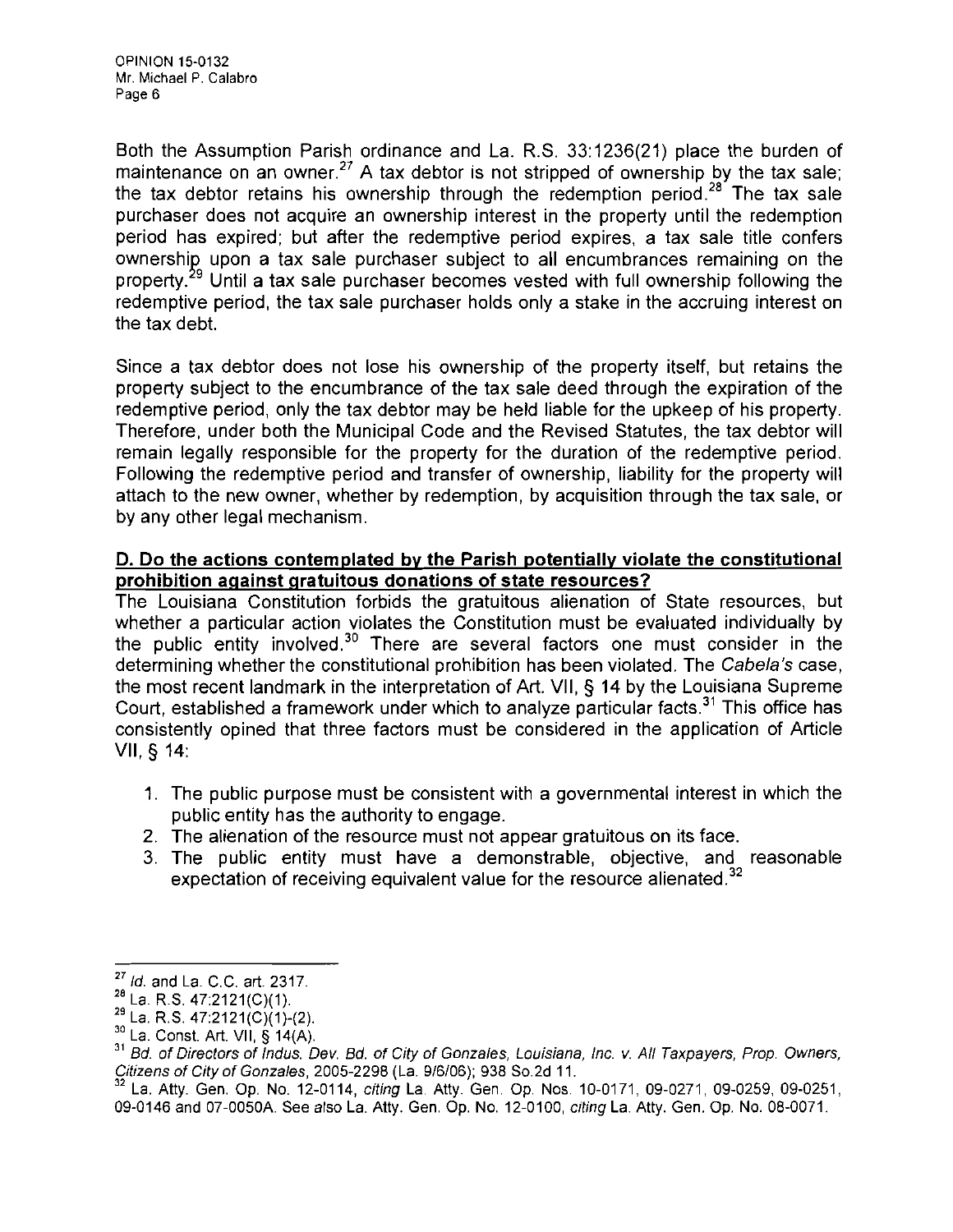OPINION 15-0132 Mr. Michael P. Calabro Page 7

The three factors of this test demand fact-based inquiries. This office does not make determinations of fact. Therefore, this opinion will make no determination regarding whether the actions proposed by your request may violate Article VII, § 14 of the Louisiana Constitution. However, we provide here the following legal framework to assist you in determining whether a particular waiver of a fee may constitute a prohibited donation.

The first Cabela's factor is a question of authority to act consistent with a public purpose. As such, any governmental entity wishing to act in a particular way must look to whether that particular action has been authorized by State or local law. In prior opinions, this office has directed governmental entities to look to whether the law permits, requires, or forbids a particular action. $33$  As to whether or not a "public purpose" exists, the Louisiana Fourth Circuit has understood this concept to mean that a gratuitous donation benefits the public as a whole rather than a select group of particular persons.<sup>34</sup> The Parish may reference in its analysis, for example, La. R.S. 47:2121(A), which outlines the purpose of the related legislation and highlights the merits of returning properties to commerce in an efficient manner.

The second factor considers whether the expenditure itself appears gratuitous. This office recognized that the Gabe/a's decision overruled the prior understanding that Article VII, § 14(A) was violated whenever State resources were alienated in the absence of legal obligation to do so. $35$  The post-Cabela's standard has become a question of whether the alienation was "gratuitous."

The third factor applicable to a potentially prohibited gratuitous donation questions whether the governmental entity will benefit from the expenditure with an equivalent benefit. This office has stated previously that under circumstances where certain private persons will benefit directly while the public will only benefit indirectly, there was an insufficient expectation of return on the expenditure of public resources to establish the alienation was not gratuitous.  $36$  However, where the benefits received by the governmental entity alienating public resources were substantially equivalent to the value of those resources alienated, the alienation would not violate the constitutional prohibition. $37$ 

Questions of valuation are fact-specific and inappropriate for further comment in this opinion, but insofar as an entity can account for a substantially equivalent quid pro quo, the alienation likely does not violate the Constitution. The Parish might consider in its determination prior opinions of this office which addressed the second and third factors at length. In La. Atty. Gen. Op, No. 12-0114, this office opined that a parish's providing a service on certain properties would benefit the owners of that property directly and the

 $33$  See La. Atty. Gen. Op. Nos. 04-0243, 92-575, and 82-379.

*<sup>34</sup>* Huston v. City of New Orleans, 2012-1171 (La.App. 4 Cir. 2/27/13); 157 SO.3d 600,613 writ denied, 2013-0695 (La. 5/17/13); 118 So.3d 381.

<sup>&</sup>lt;sup>35</sup> La. Atty. Gen. Op. No. 06-0328.

La. Atty. Gen. Op. No. 06-0328. <sup>36</sup>La. Atty. Gen. Op. No. 12-0114.

<sup>&</sup>lt;sup>37</sup> La. Atty. Gen. Op. No. 12-0100.